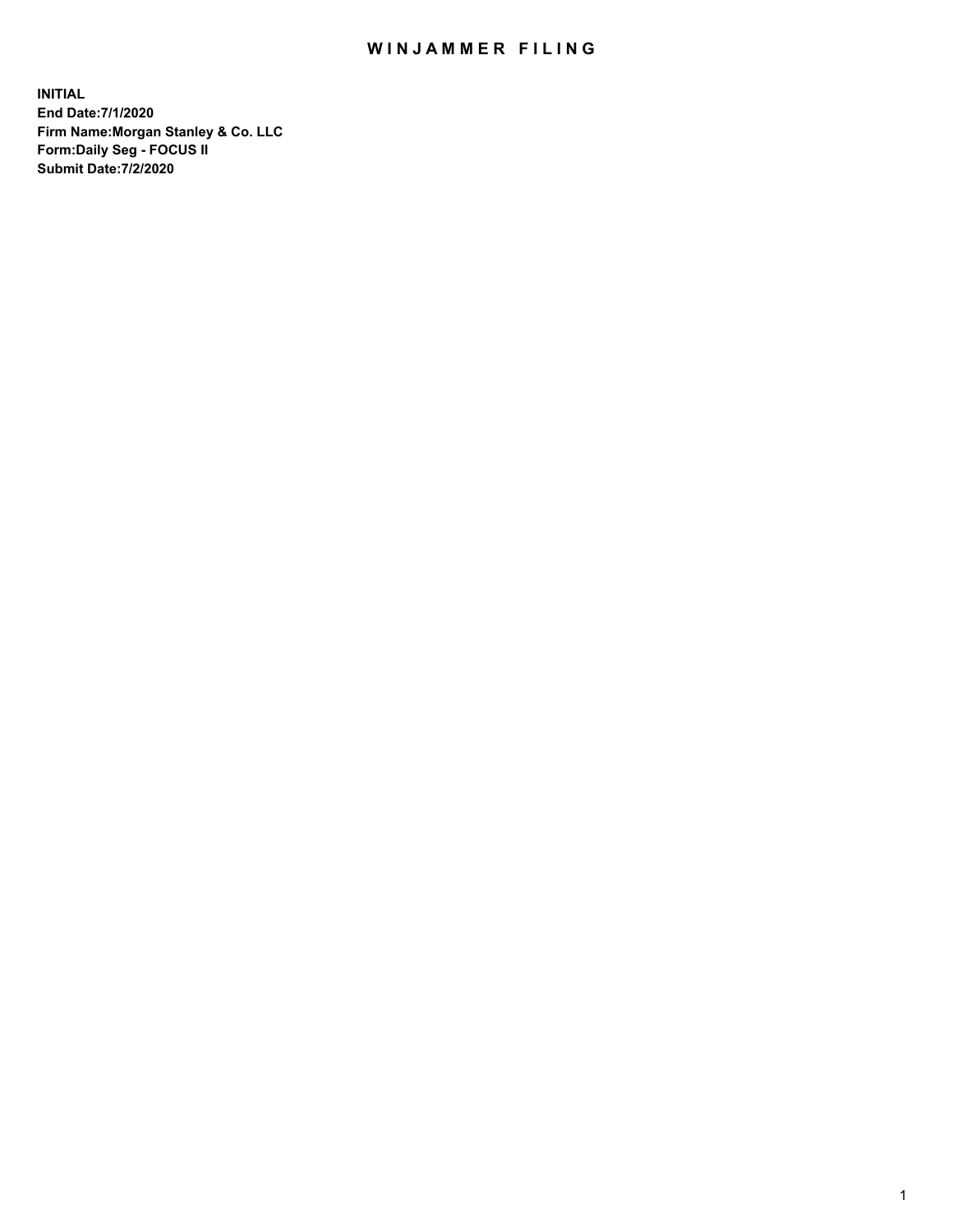**INITIAL End Date:7/1/2020 Firm Name:Morgan Stanley & Co. LLC Form:Daily Seg - FOCUS II Submit Date:7/2/2020 Daily Segregation - Cover Page**

| Name of Company                                                                   | Morgan Stanley & Co. LLC     |
|-----------------------------------------------------------------------------------|------------------------------|
| <b>Contact Name</b>                                                               | <b>Ikram Shah</b>            |
| <b>Contact Phone Number</b>                                                       | 212-276-0963                 |
| <b>Contact Email Address</b>                                                      | Ikram.shah@morganstanley.com |
| FCM's Customer Segregated Funds Residual Interest Target (choose one):            |                              |
| a. Minimum dollar amount: ; or                                                    | 235,000,000                  |
| b. Minimum percentage of customer segregated funds required:% ; or                | <u>0</u>                     |
| c. Dollar amount range between: and; or                                           | <u>0 0</u>                   |
| d. Percentage range of customer segregated funds required between: % and %.       | 0 Q                          |
| FCM's Customer Secured Amount Funds Residual Interest Target (choose one):        |                              |
| a. Minimum dollar amount: ; or                                                    | 140,000,000                  |
| b. Minimum percentage of customer secured funds required:%; or                    | <u>0</u>                     |
| c. Dollar amount range between: and; or                                           | <u>00</u>                    |
| d. Percentage range of customer secured funds required between:% and%.            | 0 <sup>0</sup>               |
| FCM's Cleared Swaps Customer Collateral Residual Interest Target (choose one):    |                              |
| a. Minimum dollar amount: ; or                                                    | 92,000,000                   |
| b. Minimum percentage of cleared swaps customer collateral required:% ; or        | <u>0</u>                     |
| c. Dollar amount range between: and; or                                           | 0 Q                          |
| d. Percentage range of cleared swaps customer collateral required between:% and%. | 00                           |
|                                                                                   |                              |

Attach supporting documents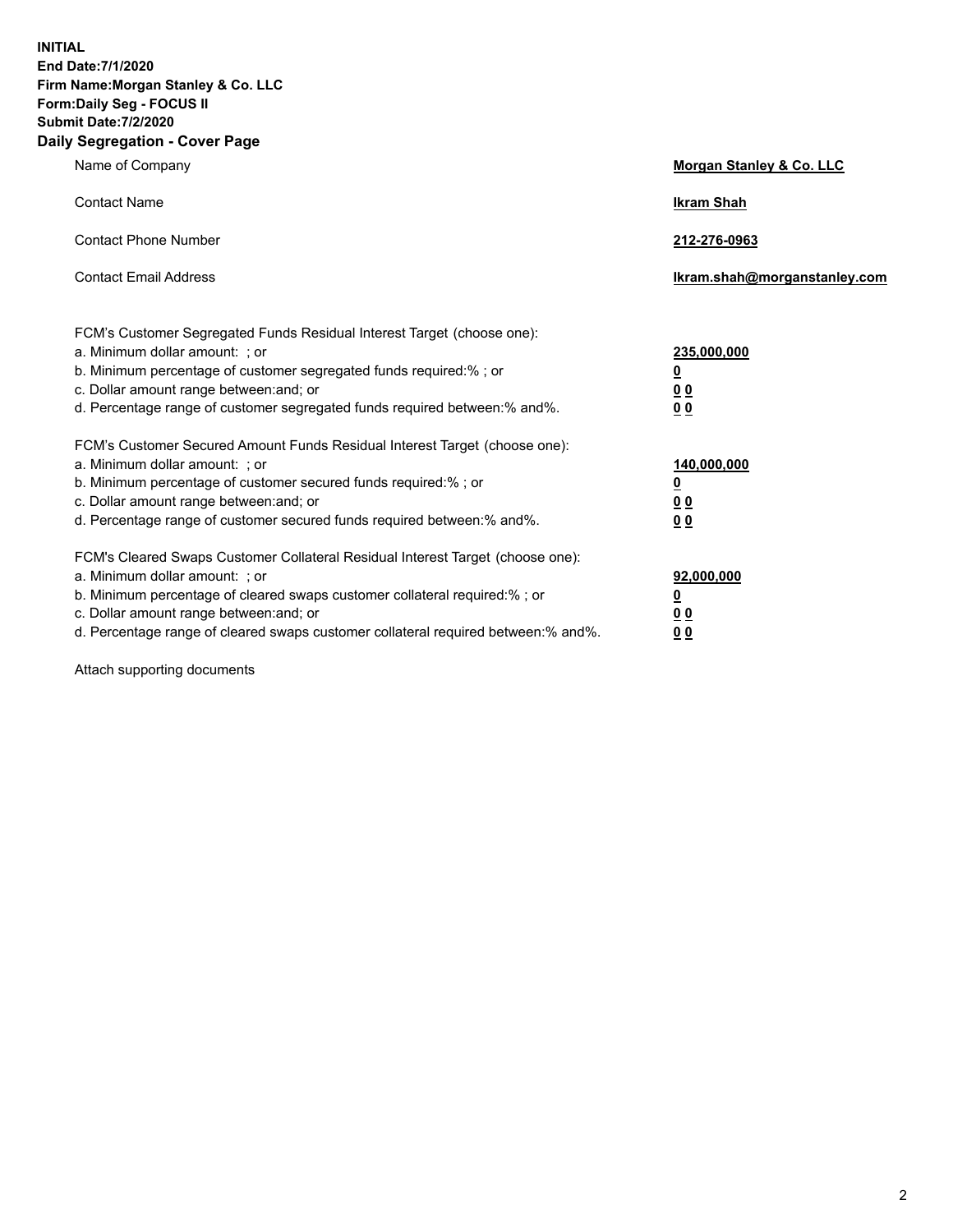| <b>INITIAL</b> | End Date: 7/1/2020<br>Firm Name: Morgan Stanley & Co. LLC<br>Form: Daily Seg - FOCUS II<br><b>Submit Date: 7/2/2020</b><br><b>Daily Segregation - Secured Amounts</b>                                                   |                                                                       |
|----------------|-------------------------------------------------------------------------------------------------------------------------------------------------------------------------------------------------------------------------|-----------------------------------------------------------------------|
|                | Foreign Futures and Foreign Options Secured Amounts<br>Amount required to be set aside pursuant to law, rule or regulation of a foreign<br>government or a rule of a self-regulatory organization authorized thereunder | $0$ [7305]                                                            |
| 1.             | Net ledger balance - Foreign Futures and Foreign Option Trading - All Customers<br>A. Cash                                                                                                                              | 4,464,912,845 [7315]                                                  |
| 2.<br>3.       | B. Securities (at market)<br>Net unrealized profit (loss) in open futures contracts traded on a foreign board of trade<br>Exchange traded options                                                                       | 3,153,862,701 [7317]<br>218,665,474 [7325]                            |
| 4.             | a. Market value of open option contracts purchased on a foreign board of trade<br>b. Market value of open contracts granted (sold) on a foreign board of trade<br>Net equity (deficit) (add lines 1.2. and 3.)          | 4,146,959 [7335]<br>-11,137,084 [7337]<br>7,830,450,895 [7345]        |
| 5.             | Account liquidating to a deficit and account with a debit balances - gross amount<br>Less: amount offset by customer owned securities                                                                                   | 75,937,473 [7351]<br>-73,194,374 [7352] 2,743,099<br>[7354]           |
| 6.             | Amount required to be set aside as the secured amount - Net Liquidating Equity<br>Method (add lines 4 and 5)                                                                                                            | 7,833,193,994 [7355]                                                  |
| 7.             | Greater of amount required to be set aside pursuant to foreign jurisdiction (above) or line<br>6.                                                                                                                       | 7,833,193,994 [7360]                                                  |
| 1.             | FUNDS DEPOSITED IN SEPARATE REGULATION 30.7 ACCOUNTS<br>Cash in banks                                                                                                                                                   |                                                                       |
|                | A. Banks located in the United States<br>B. Other banks qualified under Regulation 30.7                                                                                                                                 | 314,396,830 [7500]<br>507,529,173 [7520] 821,926,003<br>[7530]        |
| 2.             | Securities<br>A. In safekeeping with banks located in the United States                                                                                                                                                 | 912,082,780 [7540]                                                    |
| 3.             | B. In safekeeping with other banks qualified under Regulation 30.7<br>Equities with registered futures commission merchants                                                                                             | 0 [7560] 912,082,780 [7570]                                           |
|                | A. Cash<br><b>B.</b> Securities                                                                                                                                                                                         | 14,290,756 [7580]<br>$0$ [7590]                                       |
|                | C. Unrealized gain (loss) on open futures contracts<br>D. Value of long option contracts                                                                                                                                | 3,320,075 [7600]<br>$0$ [7610]                                        |
| 4.             | E. Value of short option contracts<br>Amounts held by clearing organizations of foreign boards of trade                                                                                                                 | 0 [7615] 17,610,831 [7620]                                            |
|                | A. Cash<br><b>B.</b> Securities<br>C. Amount due to (from) clearing organization - daily variation<br>D. Value of long option contracts                                                                                 | $0$ [7640]<br>$0$ [7650]<br>$0$ [7660]<br>$0$ [7670]                  |
| 5.             | E. Value of short option contracts<br>Amounts held by members of foreign boards of trade                                                                                                                                | 0 [7675] 0 [7680]                                                     |
|                | A. Cash<br><b>B.</b> Securities<br>C. Unrealized gain (loss) on open futures contracts                                                                                                                                  | 3,847,257,183 [7700]<br>2,241,779,921 [7710]<br>215,345,400 [7720]    |
|                | D. Value of long option contracts<br>E. Value of short option contracts                                                                                                                                                 | 4,146,959 [7730]<br><u>-11,137,084</u> [7735] 6,297,392,379<br>[7740] |
| 6.<br>7.       | Amounts with other depositories designated by a foreign board of trade<br>Segregated funds on hand                                                                                                                      | $0$ [7760]<br>$0$ [7765]                                              |
| 8.<br>9.       | Total funds in separate section 30.7 accounts<br>Excess (deficiency) Set Aside for Secured Amount (subtract line 7 Secured Statement<br>Page 1 from Line 8)                                                             | 8,049,011,993 [7770]<br>215,817,999 [7380]                            |
| 10.<br>11.     | Management Target Amount for Excess funds in separate section 30.7 accounts<br>Excess (deficiency) funds in separate 30.7 accounts over (under) Management Target                                                       | 140,000,000 [7780]<br>75,817,999 [7785]                               |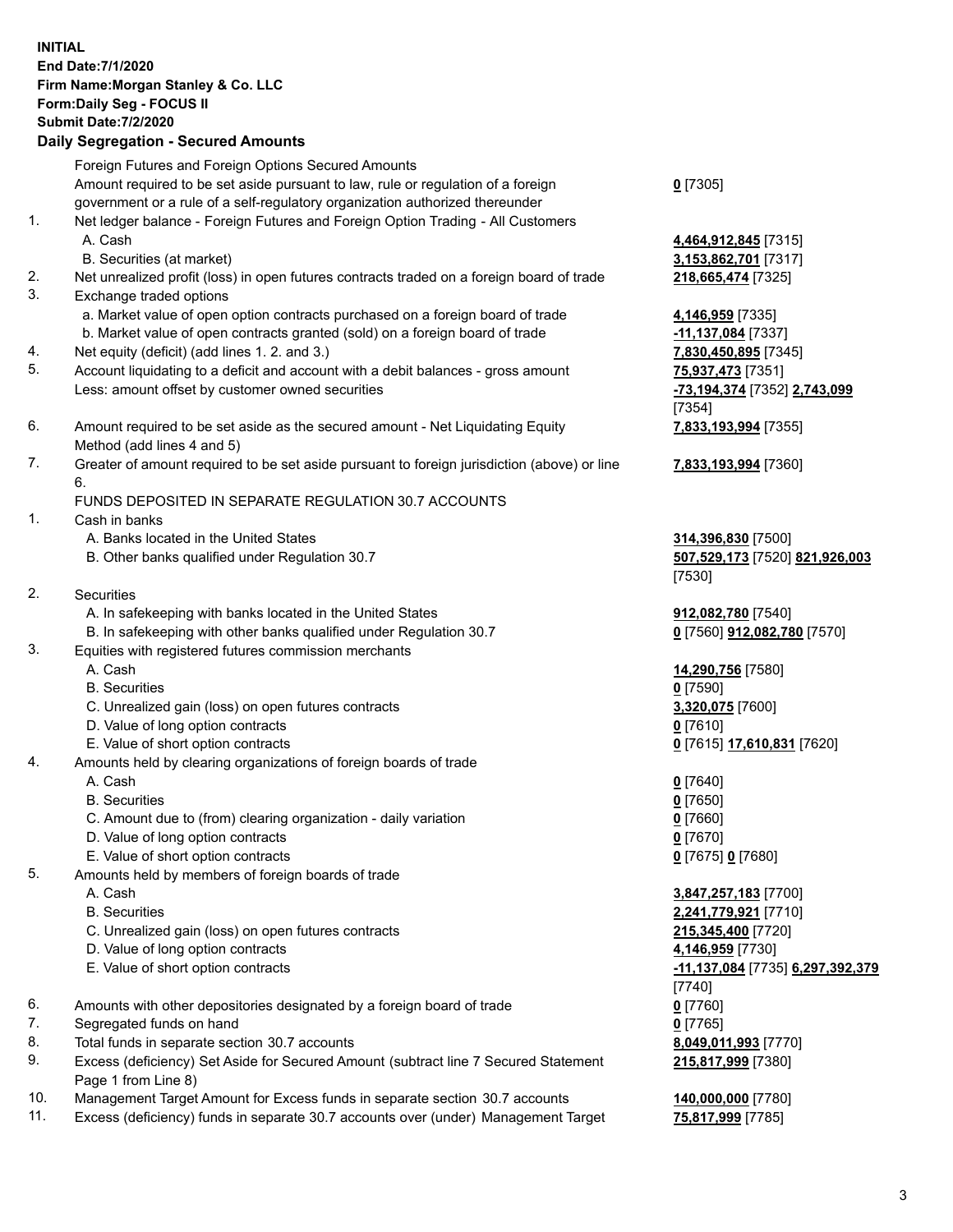| <b>INITIAL</b> | End Date: 7/1/2020<br>Firm Name: Morgan Stanley & Co. LLC<br>Form: Daily Seg - FOCUS II<br><b>Submit Date: 7/2/2020</b><br>Daily Segregation - Segregation Statement |                               |
|----------------|----------------------------------------------------------------------------------------------------------------------------------------------------------------------|-------------------------------|
|                |                                                                                                                                                                      |                               |
| 1.             | SEGREGATION REQUIREMENTS(Section 4d(2) of the CEAct)                                                                                                                 |                               |
|                | Net ledger balance                                                                                                                                                   |                               |
|                | A. Cash                                                                                                                                                              | 16,185,006,991 [7010]         |
| 2.             | B. Securities (at market)                                                                                                                                            | 8,266,404,062 [7020]          |
| 3.             | Net unrealized profit (loss) in open futures contracts traded on a contract market                                                                                   | 947,181,661 [7030]            |
|                | Exchange traded options                                                                                                                                              |                               |
|                | A. Add market value of open option contracts purchased on a contract market                                                                                          | 456,949,411 [7032]            |
| 4.             | B. Deduct market value of open option contracts granted (sold) on a contract market                                                                                  | -320,785,061 [7033]           |
| 5.             | Net equity (deficit) (add lines 1, 2 and 3)                                                                                                                          | 25,534,757,064 [7040]         |
|                | Accounts liquidating to a deficit and accounts with<br>debit balances - gross amount                                                                                 | 214,854,728 [7045]            |
|                | Less: amount offset by customer securities                                                                                                                           | -210,450,474 [7047] 4,404,254 |
|                |                                                                                                                                                                      | [7050]                        |
| 6.             | Amount required to be segregated (add lines 4 and 5)                                                                                                                 | 25,539,161,318 [7060]         |
|                | FUNDS IN SEGREGATED ACCOUNTS                                                                                                                                         |                               |
| 7.             | Deposited in segregated funds bank accounts                                                                                                                          |                               |
|                | A. Cash                                                                                                                                                              | 4,189,699,079 [7070]          |
|                | B. Securities representing investments of customers' funds (at market)                                                                                               | $0$ [7080]                    |
|                | C. Securities held for particular customers or option customers in lieu of cash (at                                                                                  | 891,404,232 [7090]            |
|                | market)                                                                                                                                                              |                               |
| 8.             | Margins on deposit with derivatives clearing organizations of contract markets                                                                                       |                               |
|                | A. Cash                                                                                                                                                              | 13,295,053,701 [7100]         |
|                | B. Securities representing investments of customers' funds (at market)                                                                                               | $0$ [7110]                    |
|                | C. Securities held for particular customers or option customers in lieu of cash (at                                                                                  | 7,374,999,830 [7120]          |
|                | market)                                                                                                                                                              |                               |
| 9.             | Net settlement from (to) derivatives clearing organizations of contract markets                                                                                      | 23,916,606 [7130]             |
| 10.            | Exchange traded options                                                                                                                                              |                               |
|                | A. Value of open long option contracts                                                                                                                               | 456,949,411 [7132]            |
|                | B. Value of open short option contracts                                                                                                                              | -320,785,061 [7133]           |
| 11.            | Net equities with other FCMs                                                                                                                                         |                               |
|                | A. Net liquidating equity                                                                                                                                            | 13,994,061 [7140]             |
|                | B. Securities representing investments of customers' funds (at market)                                                                                               | $0$ [7160]                    |
|                | C. Securities held for particular customers or option customers in lieu of cash (at                                                                                  | $0$ [7170]                    |
|                | market)                                                                                                                                                              |                               |
| 12.            | Segregated funds on hand                                                                                                                                             | $0$ [7150]                    |
| 13.            | Total amount in segregation (add lines 7 through 12)                                                                                                                 | 25,925,231,859 [7180]         |
| 14.            | Excess (deficiency) funds in segregation (subtract line 6 from line 13)                                                                                              | 386,070,541 [7190]            |
|                |                                                                                                                                                                      |                               |

15. Management Target Amount for Excess funds in segregation<br>16. Excess (deficiency) funds in segregation over (under) Management Target Amount 151,070,541 [7198] Excess (deficiency) funds in segregation over (under) Management Target Amount Excess

**151,070,541** [7198]